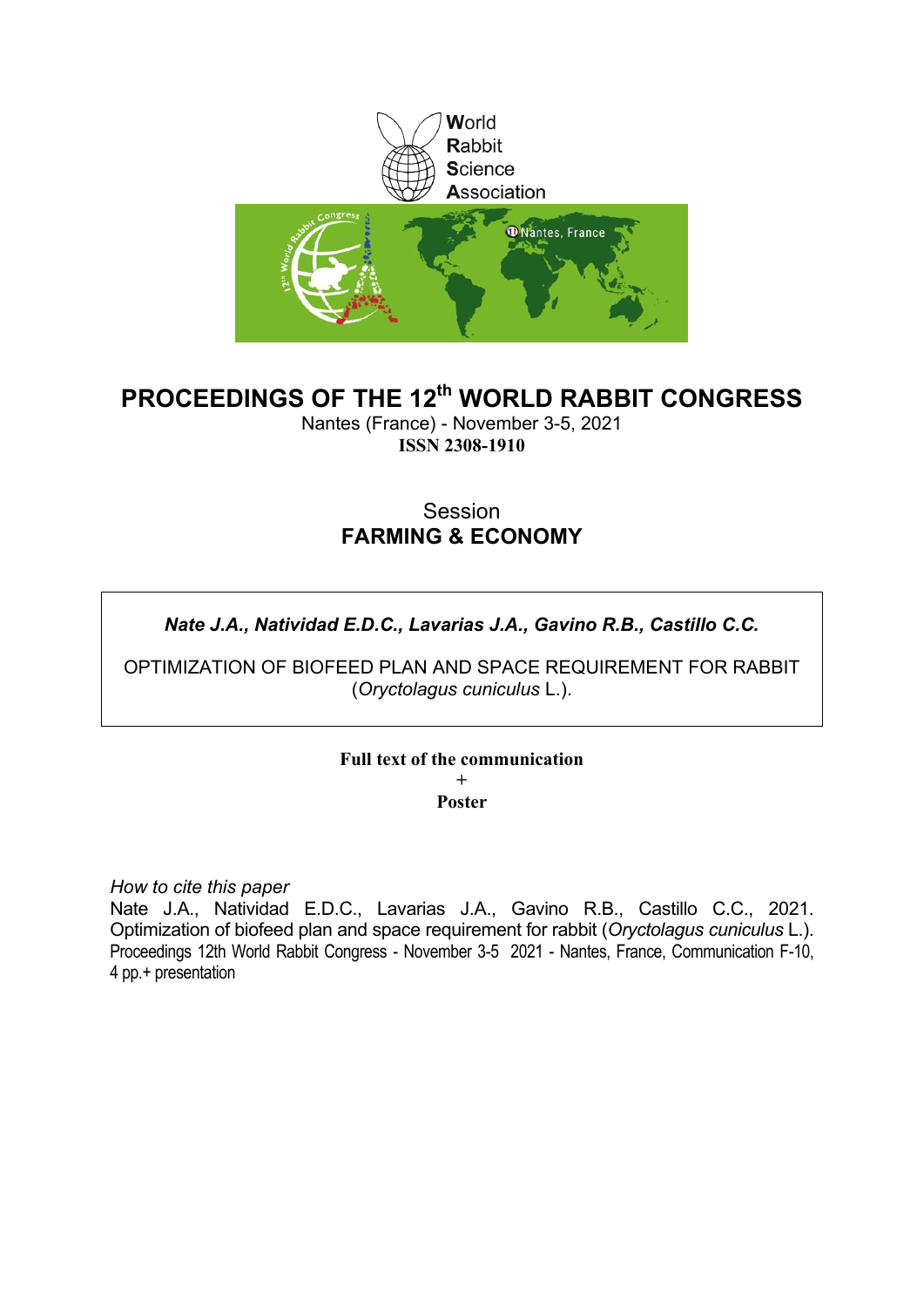## **OPTIMIZATION OF BIOFEED PLAN AND SPACE REQUIREMENT FOR RABBIT (***Oryctolagus cuniculus* **L.)**

**Nate J.A.<sup>1</sup> \*, Natividad E.DC.<sup>1</sup> \*\*, Lavarias J.A.<sup>2</sup> , Gavino R.B.<sup>3</sup> , Castillo C.C.<sup>3</sup>**

Student/Advisee<sup>1</sup>, Chair of Advisory Committee<sup>2</sup>, Member of Advisory Committee<sup>3</sup>, Department of Agricultural and Biosystems Engineering, College of Engineering, Central Luzon State University, 3120 Science City of Muñoz, Nueva Ecija, Philippines \*nate.johnvincent@gmail.com, \*\*natividadelijohn@gmail.com

#### **ABSTRACT**

Rabbits has an advantageous feeding nature and gastrointestinal tract. By employing feeds derived from biomass (i.e., agro by-products and locally-grown crops), the breeding expenses could also reduced. However, a biofeed plan (a diet derived from biomass ingredients) must be formulated satisfying the rabbits' nutritional needs at minimum cost of production. Space requirement was also another factor that could affect the rabbit's growth. Hence, this study aimed to optimize a biofeed plan and space requirement for rabbits. Treatments were the following: (Factor A) space requirements and (Factor B) CP:CF diet levels organized in a 3 x 4 Factorial RCBD. The thirty-six (36) Californian White x Local (CWxL) rabbits at age of five (5) weeks were divided into three (3) blocks randomly that were breed under three (3) different growing conditions (i.e., air-conditioned room, open rabbitry housing and under the trees' shade). Results of the simplex method optimization revealed that the feeds' prices ( $\epsilon$ 0.27,  $\epsilon$ 0.29 and  $\epsilon$ 0.30 per 1 kg biored) were minimized while satisfying the required nutrients. Likewise, the rabbits in medium and small cages fed with commercial feeds were statistically higher from the other treatment combinations in terms of feed conversion efficiency (FCE).

**Key words:** Biofeed Plan, Californian White, Optimization, Rabbit Pellet, Space Requirement.

#### **INTRODUCTION**

Rabbit breeding industry is considered to be an emerging agricultural practice in the Philippines. This was just recently given an attention by the nation's Department of Agriculture (DA) after the outbreak of African Swine Fever (ASF) – finding an alternative meat to replace pork in the local markets.

Rabbit by nature is an herbivorous animal. By taking advantage on their gastrointestinal and physiological aspect, production cost from commercial feeds can be minimized. An economical pellet comparable with the commercial feeds could be formulated by using optimum values of feedstock that achieve an effective combination of diet at minimum cost (Singh and Saxena, 2015). In this connection, simplex method for linear programming was used to determine these optimum values in consideration with the ingredients' local costs, feed contents, and nutrient needs of the livestock.

Moreover, space requirement must be considered in the breeding of animals. The Philippine Agricultural Engineering Standard (PAES) already set considerations in the design of optimum areas required for common livestock yet no standardized sizes are set for the rabbits. However, as indicated by Matics *et al.* (2004), the rabbits are also likely to perform differently in varying stocking densities. Hence, spacing or stocking density is a vital factor considered in the optimization for the rabbit's growth performance.

This study aimed to optimize a biofeed plan (a diet derived from biomass ingredients) and space requirement for rabbits, specifically:

(1) formulate a pelleted diet derived from biomass ingredients satisfying the rabbits' nutritional requirements using simplex method optimization; and

(2) evaluate rabbits' growth performance with varying biofeed formulations and space requirements.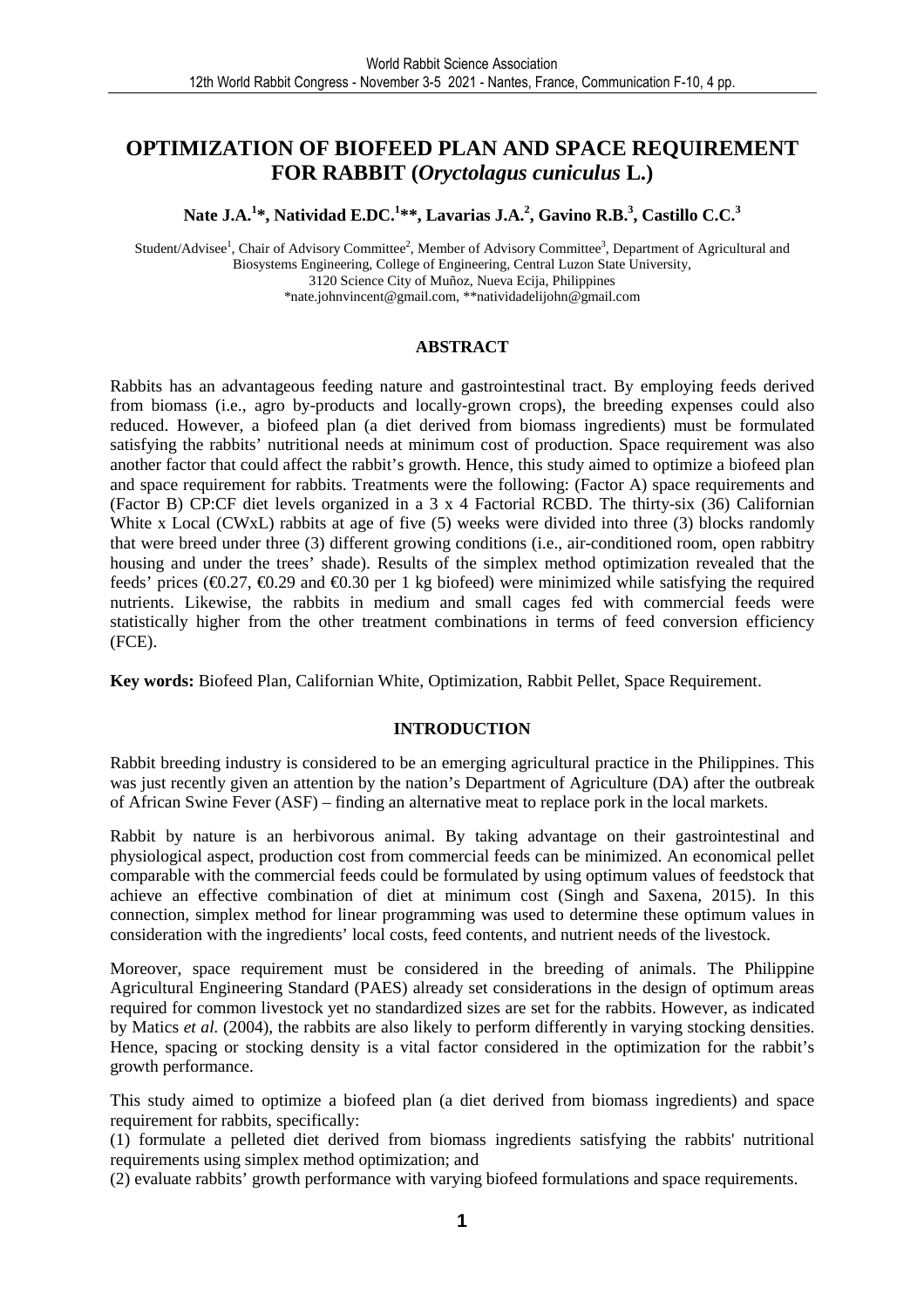## **MATERIALS AND METHODS**

#### **Local Breeding Environments and Rabbit Samples**

The experiment was carried out at the Jabez Marketing Cooperative (JMC) Rabbitry at San Jose City, Nueva Ecija, Philippines from February 2019 – April 2019. A total of thirty-six (36) CWxL rabbits (considering both buck and doe) at age of five (5) weeks were divided into three (3) blocks randomly. The three  $(3)$  blocks were designed to have varying breeding environments. The 1<sup>st</sup> block was set on an enclosed room with the lowest temperature records  $(20.50^{\circ}$ C lowest – 28.20<sup>o</sup>C highest). Then, the  $2<sup>nd</sup>$  block was set on an open rabbitry housing (23.50°C lowest – 32.50°C highest). Moreover, the 3<sup>rd</sup> block was set under the trees' shade with the highest temperature records  $(25.70^{\circ}$ C lowest – 35.50<sup>o</sup>C highest).

#### **Simplex Method for Biofeed Plan Optimization**

Simplex method was done in Microsoft Excel - Optimization Software in order to obtain the optimum quantities for the biomass feedstuffs at a minimum cost. In this process, the objective function was minimizing the cost of biofeed. It was the function of feeding cost (cost of ingredient  $P_i$ ) and amount of ingredient  $(X_i)$  that was considered for the system of equations formulated. Furthermore, it was subjected to constraints to maximize weight gain as a function of nutrients (CP, CF,  $C_{FAT}$ , ADF, and NDF) provided by the ingredients. After inputting the system of equations, Microsoft Excel solved the optimization problem through its "Data Solver" application.

### **Biofeed Plan Objective Function**

$$
C_{min.} = \sum_{i=1}^{N} (\mathbf{P}_i * \mathbf{X}_i)
$$
 (1)

**Biofeed Plan Constraints** 

| CF:                    | $\sum$ (CF <sub>t</sub> * X <sub>t</sub> ) $\leq$ CF <sub>x</sub> | . (2)                        |
|------------------------|-------------------------------------------------------------------|------------------------------|
| CP:                    | $\sum$ (CP <sub>i</sub> * X <sub>i</sub> ) $\leq$ CP <sub>x</sub> | . (3)                        |
| $C_{FAT}$ :            | $\sum (C_{\text{FAT }i} * X_i) \leq C_{\text{FAT }x}$             | $\frac{a}{a}$ (4)            |
| ADF:                   | $\sum (ADE_i * X_i) \leq ADF_x$                                   | $\frac{\overline{0}}{0}$ (5) |
| NDF:                   | $\sum (NDF_i * X_i) \leq NDF_x$                                   | (6)                          |
| Molasses:              | $m \leq 0.03$ kg or 30 g                                          | (7)                          |
| <b>Total Biofeeds:</b> | $\sum X_i = 1$ kg or 1000 g                                       | (6)                          |

*where:* 

 $C_{min}$  = minimum cost of ingredients,  $\mathbf{P}$   $C_{FAT*i*}$  = crude fat of ingredient *i*  $P_i$  = unit cost of ingredient *i*,  $\frac{R}{g}$   $C_{FATx}$  = limit of crude fat for Factor B<sub>x</sub>

 $X_i$  = amount of ingredient *i*, kg ADF<sub>*i*</sub> = acid detergent fiber of ingredient *i*  $CF_i$  = crude fiber of ingredient *i*  $ADF_x$  = limit of acid detergent fiber for Factor B<sub>x</sub>  $CF_r =$  limit of crude fiber for Factor B<sub>r</sub> NDF<sub>*i*</sub> = neutral detergent fiber of ingredient *i*  $CP_i$  = crude protein of ingredient *i* NDF<sub>*x*</sub> = limit of neutral detergent fiber for Factor B*<sup>x</sup>*

 $CP<sub>x</sub> =$  limit of crude protein for Factor B<sub>x</sub> m = amount of molasses, kg

**2**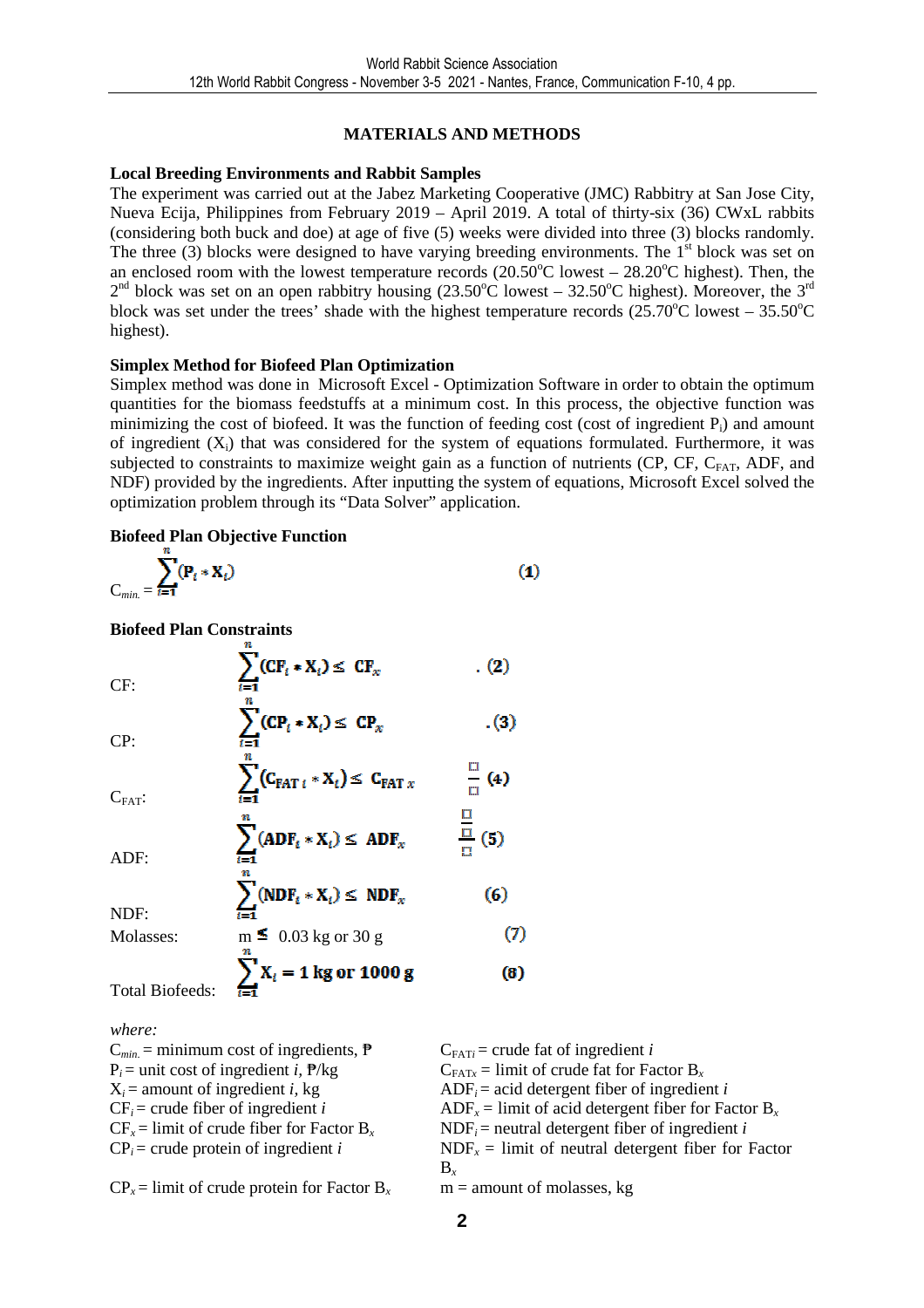#### **Feed Formulations on Rabbits**

There were two (2) types of feeds that were used in the study (i.e., biofeeds and commercial feeds). The biofeeds were formulated through optimization process and further divided into three (3) biofeed plan formulations based on their CP:CF ratio compositions (i.e., low, average and high CP:CF diet levels).

#### **Space Requirements on Rabbits**

Individual cages was designed following the recommended cage height of 406.4 mm (16") with a constant cage length of 508 mm (20"). In order to determine the optimum space requirement or stocking density for rabbits, three (3) types of cages were fabricated:

(1) small cages = 254 mm x 508 mm x 406.4 mm (10" x 20" x 16") for one rabbit\*

(2) medium cages = 381 mm x 508 mm x 406.4 mm (15" x 20" x 16") for one rabbit\*

(3) large cages = 508 mm x 508 mm x 406.4 mm  $(20'' \times 20'' \times 16'')$  for one rabbit\*

\*1 rabbit per 1 cage was employed in order to observed the FCEs of individual samples with lesser error compared to group cages.

#### **Composition of Pelleted Biofeeds and Chemical Analysis**

Table 1 shows the composition of the optimized biofeed plans.

#### **Table 1:** Biomass ingredients for the three (3) biofeed plans

| <b>INGREDIENTS</b>   | AMOUNT (g of biomass $/1$ kg of biofeed) |                          |                       |  |
|----------------------|------------------------------------------|--------------------------|-----------------------|--|
|                      | Low CP:CF Diet Level                     | Average CP:CF Diet Level | High CP:CF Diet Level |  |
| Glycine Max Meal     | 353.94                                   | 424.85                   | 495.764               |  |
| Ipomea aquatica      | 123.08                                   | 61.57                    | 0.054                 |  |
| Molasses             | 30.00                                    | 30.00                    | 30.00                 |  |
| Moringa oleifera     | 19.33                                    | 19.43                    | 19.522                |  |
| Pennisetum purpureum | 473.65                                   | 464.15                   | 454.66                |  |
| <b>TOTAL</b>         | 1000.00                                  | 1000.00                  | 1000.00               |  |

Moreover, in proximate analysis, it was expected that the %CP had highly significant differences among each other due to varying amount of biomass ingredients used in each biofeed plans. Note that there were three (3) levels of CP:CF diets and these were assigned at low, average and high amounts. Low diet level used least amount of CP feedstuffs source (i.e, soybean meal) while high diet level used highest amount of CP feedstuffs source.

#### **Statistical Analysis**

The FCEs were subjected to Analysis of Variance (ANOVA) introducing two (2) factorial experiment: Factor A (Space Requirements) & Factor B (Biofeed Plans). A two-way ANOVA at 1% and 5% level of significance was employed and comparison among treatment means was made using Fisher's Least Significant Difference (LSD) Test.

#### **RESULTS AND DISCUSSION**

#### **Optimized Pelleted Diet**

An optimum diet was formulated using simplex method optimization by minimizing the objective function (Equation 1) subjected to nutrient constraints (Equations  $2 - 8$ ). The minimized cost of production for the three (3) biofeed plans are shown at Table 2.

| <b>INGREDIENTS</b>   |                                                  | COST OF INGREDIENTS $(P)$ |                              |
|----------------------|--------------------------------------------------|---------------------------|------------------------------|
|                      | Average CP:CF Diet Level<br>Low CP:CF Diet Level |                           | High CP:CF Diet Level        |
| Glycine Max Meal     | 10.62                                            | 12.75                     | 14.87                        |
| Ipomea aquatica      | 2.46                                             | 1.23                      | 0.0011                       |
| Molasses             | 0.45                                             | 0.45                      | 0.45                         |
| Moringa oleifera     | 0.39                                             | 0.39                      | 0.39                         |
| Pennisetum purpureum | 0.95                                             | 0.93                      | 0.91                         |
| TOTAL                | 14.87                                            | 15.75                     | 16.62                        |
|                      | (E0.27)                                          | (E0.29)                   | $(\text{\textsterling}0.30)$ |

**Table 2:** Minimized costs for the three (3) biofeed plans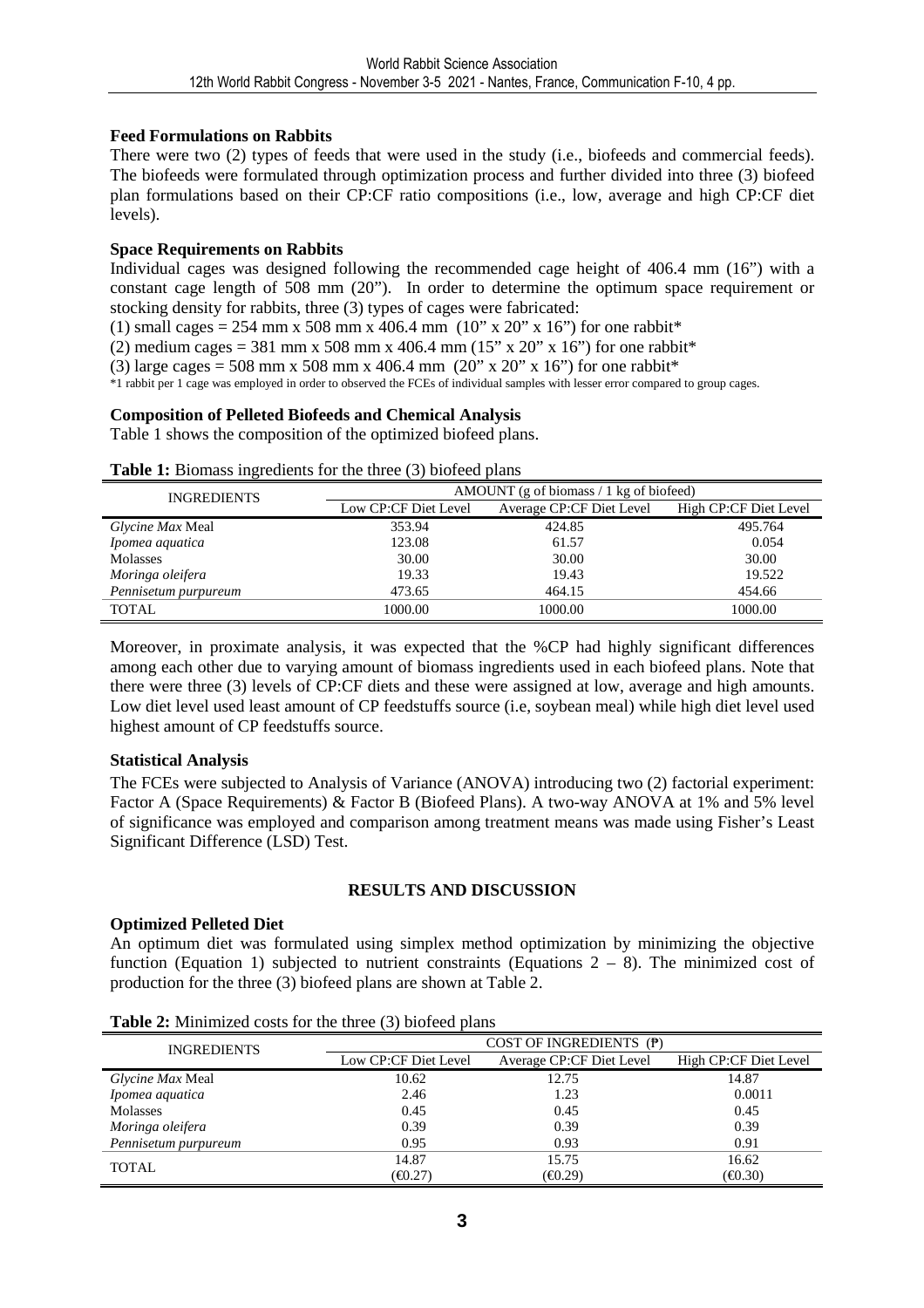#### **Growth performance at varying biofeed plans and space requirements**

Table 3 revealed that the rabbits in medium and small cages fed with control (i.e., commercial feeds) were statistically higher from the other treatment combinations in terms of FCE. Moreover, the lowest FCE's was recorded for those rabbits placed in medium cages and fed with a biofeed plan at low level diet. ANOVA revealed that only the control (i.e., commercial feeds) produced the highest FCE's. The poor performance of the three (3) biofeed plans in terms of FCE could be due to absence of a premix (i.e., amino acids and minerals). Note that the biofeed plan was only formulated considering biomass ingredients only – hence, composed of agro by-products and locally-grown crops only (i.e, formulated without any premix added due to its unavailability at rural areas).

**Table 3:** Space (Factor A) & biofeed plan (Factor B) two-way table of FCE's (g weight gain /g feeds) means

| <b>FACTOR B</b>          | <b>FACTOR A (Space Requirement)</b> |                    |                        | B's Means |
|--------------------------|-------------------------------------|--------------------|------------------------|-----------|
| (Biofeed Plan)           | Small Cage                          | Medium Cage        | Large Cage             |           |
| Low CP:CF Diet Level     | $0.215$ <sup>t</sup>                | 0.191 <sup>t</sup> | $0.229$ <sup>ef</sup>  | 0.212     |
| Average CP:CF Diet Level | $0.322^{cd}$                        | $0.338^{bc}$       | $0.292$ <sup>cde</sup> | 0.317     |
| High CP:CF Diet Level    | $0.250$ <sup>def</sup>              | $0.352^{bc}$       | $0.361^{bc}$           | 0.321     |
| <b>Commercial Feeds</b>  | $0.404^{ab}$                        | $0.471^{\rm a}$    | $0.348^{bc}$           | 0.408     |
| A's Means                | 0.298                               | 0.338              | 0.308                  |           |

Means not sharing small letter in common differ significantly by LSD Test at 5% level of significance (interaction effect).

### **CONCLUSIONS**

Results of simplex method optimization revealed that the feeds' prices for low, average and high CP:CF Diet Levels were minimized at  $\epsilon$ 0.27,  $\epsilon$ 0.29 and  $\epsilon$ 0.30 per 1 kg biofeed, respectively. The rabbits in medium and small cages fed with control (i.e., commercial feeds) were statistically higher from the other treatment combinations in terms of FCE.

Moreover, even though the rabbits fed with biofeeds also produced a weight gain, it was recorded to have lower FCE's compared with the commercial.

#### **RECOMMENDATION**

Since, the three (3) biofeed plans are diets formulated with ingredients that easily acquired by the local rabbit breeders, it was not utilizing any premix. Note that premix and other nutrient additives are not present in those remote areas and rural localities in the Philippines. Recommendations for further studies could be also considered the inclusion of premix, but at lower concentrations only.

#### **REFERENCES**

- Matics, Z., Orova, Z., Szendro, Z., Bessei, W., Radnai, I., Biró-Németh, E., Gyovai, M. 2004. Proceedings The Free Choice of Rabbits among Identically and Differently Sized Cages. *Proceedings 8th World Rabbit Congress – September 7-10, 2004 – Puebla, Mexico.*
- Singh, D.L., & Saxena, P.L. 2015. Optimization of Livestock Feed by Blend of Linear Programming and.SOMGA.*Retrieved.at.https://www.researchgate.net/publication/278681057Optimization\_of\_Livestock\_Feed\_by\_B lend\_of\_Linear\_Programmingand\_SOMGA.*